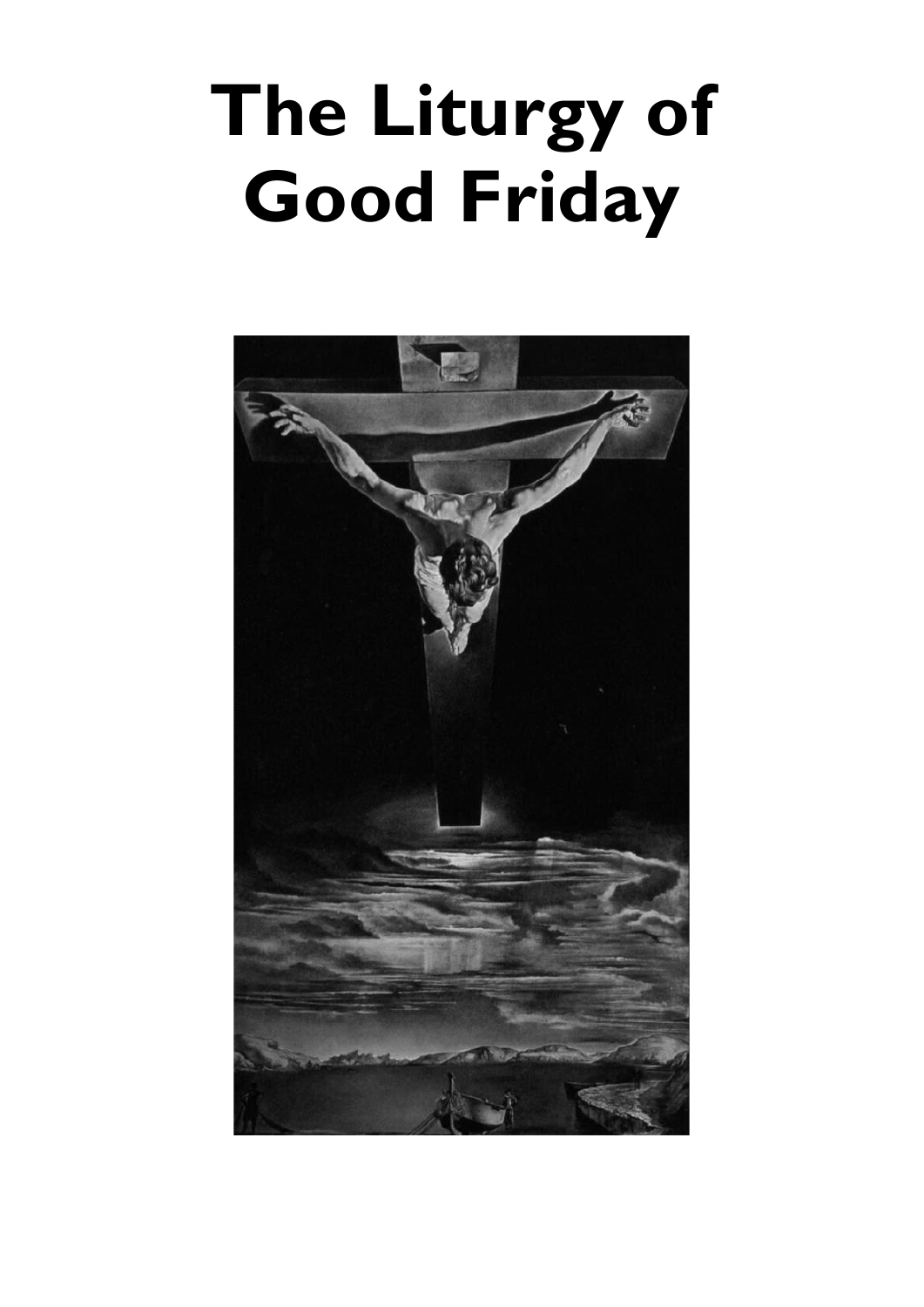#### **The Gathering**

*The ministers enter in silence Words of introduction may be spoken*

#### **Hymn - My song is love unknown**

My song is love unknown, my Saviour's love to me, love to the loveless shown that they might lovely be. Oh, who am I, that for my sake my Lord should take frail flesh and die?

He came from his blest throne salvation to bestow, but such disdain! So few the longed-for Christ would know! But oh, my friend, my friend indeed, who at my need his life did spend!

Sometimes they crowd his way and his sweet praises sing, resounding all the day hosannas to their King. Then "Crucify!" is all their breath, and for his death they thirst and cry.

Why? What has my Lord done? What makes this rage and spite? He made the lame to run, he gave the blind their sight. Sweet injuries! Yet they at these themselves displease and 'gainst him rise.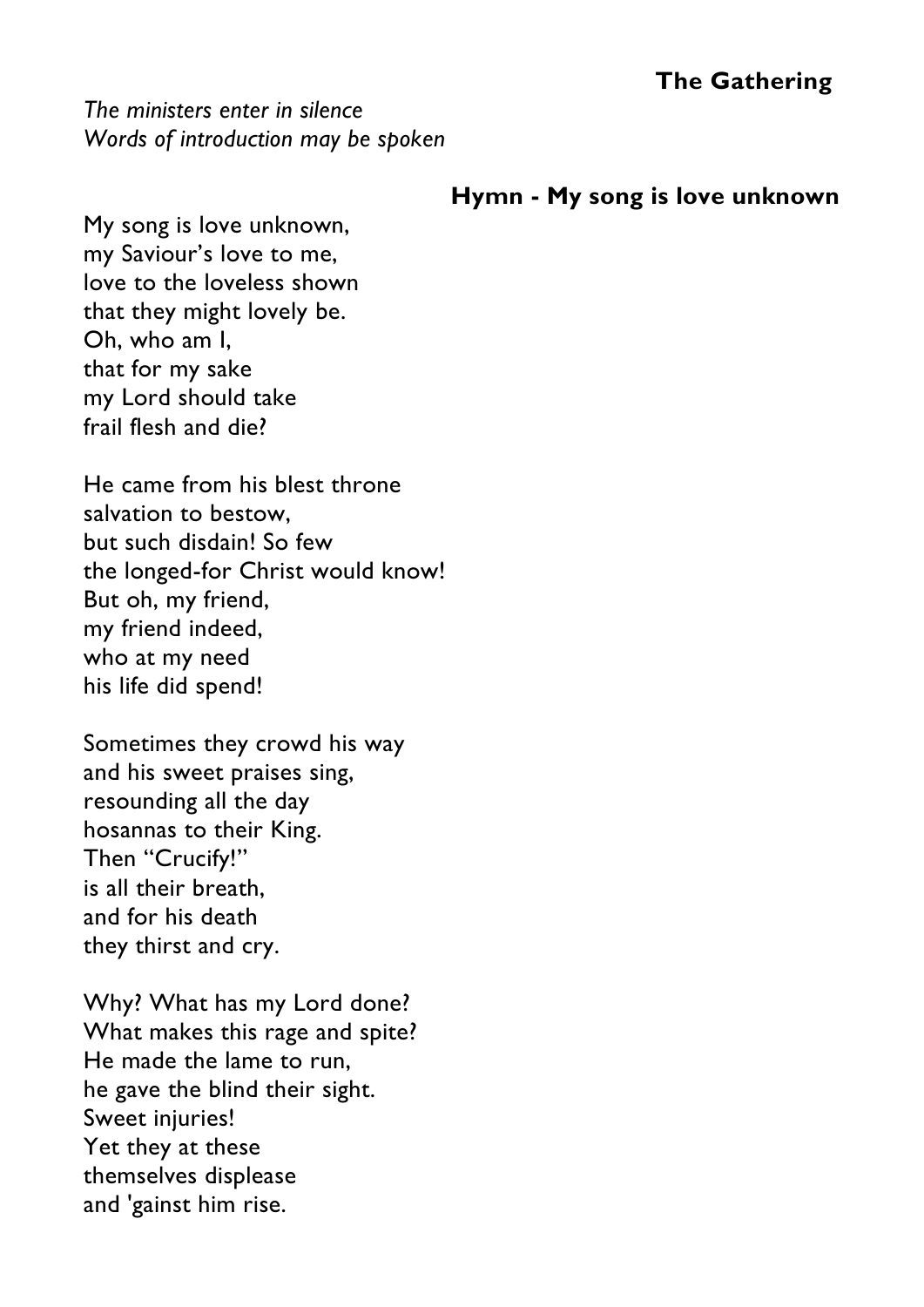They rise and needs will have my dear Lord made away. A murderer they save, the Prince of life they slay. Yet cheerful he to suff'ring goes that he his foes from death might free.

In life, no house, no home my Lord on earth might have; in death, no friendly tomb, but what a stranger gave. What may I say? Heav'n was his home but mine the tomb wherein he lay.

Here might I stay and sing; no story so divine, never was love, dear King, never was grief like thine. This is my friend, in whose sweet praise I all my days could gladly spend!

*All stand and the president says the Collect* Eternal God, in the cross of Jesus we see the cost of our sin and the depth of your love: in humble hope and fear may we place at his feet all that we have and all that we are, through Jesus Christ our Lord. *All* **Amen.**

#### **The Collect**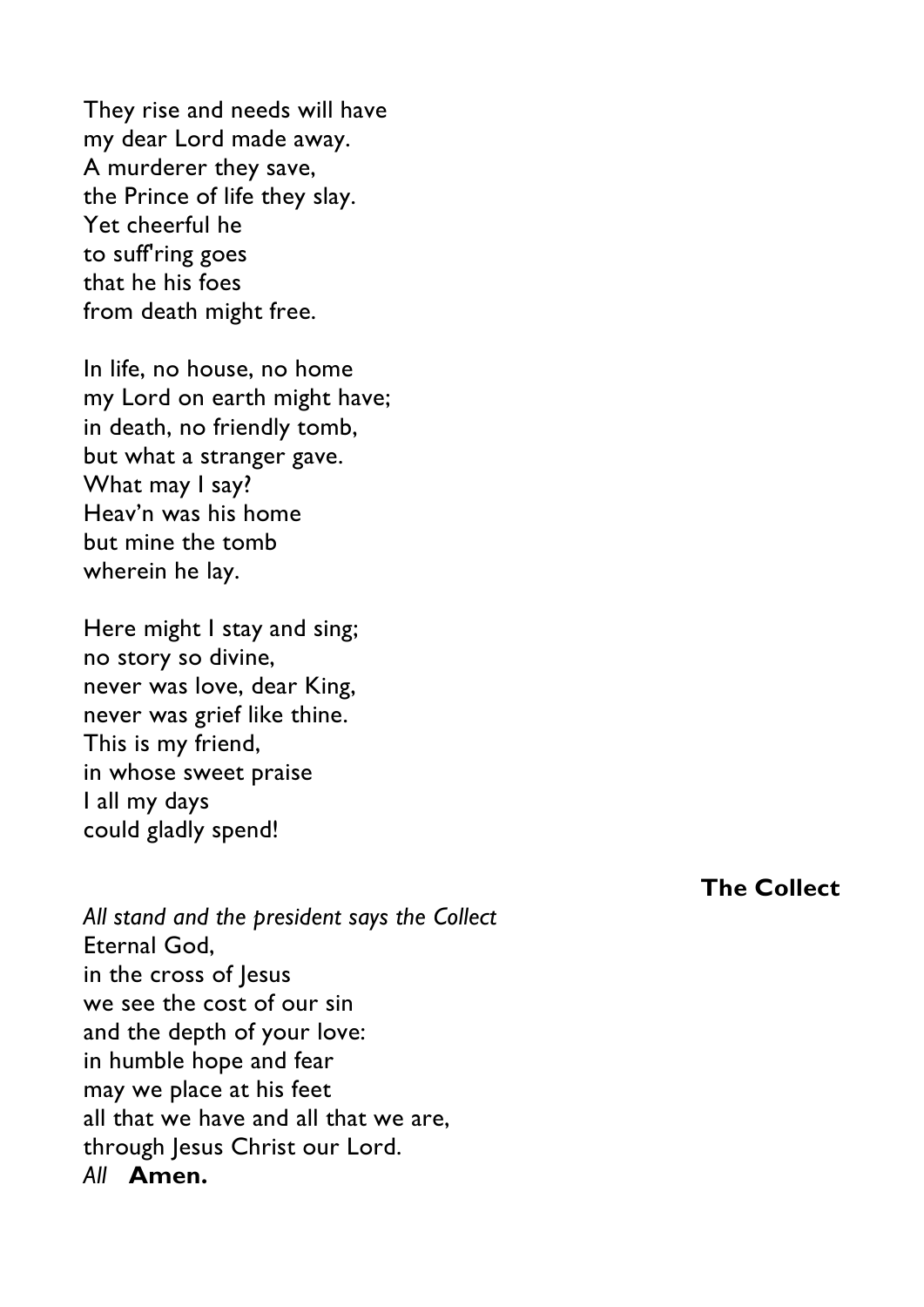#### **The Liturgy of the Word Old Testament Reading**

#### **Isaiah 52:13-53:12**

**<sup>13</sup>** See, my servant shall prosper; he shall be exalted and lifted up, and shall be very high. **<sup>14</sup>** Just as there were many who were astonished at him - so marred was his appearance, beyond human semblance, and his form beyond that of mortals - **<sup>15</sup>** so he shall startle many nations; kings shall shut their mouths because of him; for that which had not been told them they shall see, and that which they had not heard they shall contemplate. **<sup>1</sup>** Who has believed what we have heard? And to whom has the arm of the LORD been revealed? **<sup>2</sup>** For he grew up before him like a young plant, and like a root out of dry ground; he had no form or majesty that we should look at him, nothing in his appearance that we should desire him. **<sup>3</sup>** He was despised and rejected by others; a man of suffering and acquainted with infirmity; and as one from whom others hide their faces he was despised, and we held him of no account. **<sup>4</sup>** Surely he has borne our infirmities and carried our diseases; yet we accounted him stricken, struck down by God, and afflicted. **<sup>5</sup>** But he was wounded for our transgressions, crushed for our iniquities; upon him was the punishment that made us whole, and by his bruises we are healed. **<sup>6</sup>** All we like sheep have gone astray; we have all turned to our own way, and the LORD has laid on him the iniquity of us all. **<sup>7</sup>** He was oppressed, and he was afflicted, yet he did not open his mouth; like a lamb that is led to the slaughter, and like a sheep that before its shearers is silent, so he did not open his mouth. **<sup>8</sup>** By a perversion of justice he was taken away. Who could have imagined his future? For he was cut off from the land of the living, stricken for the transgression of my people. **<sup>9</sup>** They made his grave with the wicked and his tomb with the rich, although he had done no violence, and there was no deceit in his mouth. **<sup>10</sup>** Yet it was the will of the LORD to crush him with pain.When you make his life an offering for sin, he shall see his offspring, and shall prolong his days; through him the will of the LORD shall prosper. **<sup>11</sup>**Out of his anguish he shall see light; he shall find satisfaction through his knowledge. The righteous one, my servant, shall make many righteous, and he shall bear their iniquities. **<sup>12</sup>** Therefore I will allot him a portion with the great, and he shall divide the spoil with the strong; because he poured out himself to death, and was numbered with the transgressors; yet he bore the sin of many, and made intercession for the transgressors.

This is the word of the Lord. *All* **Thanks be to God.** *Silence is kept.*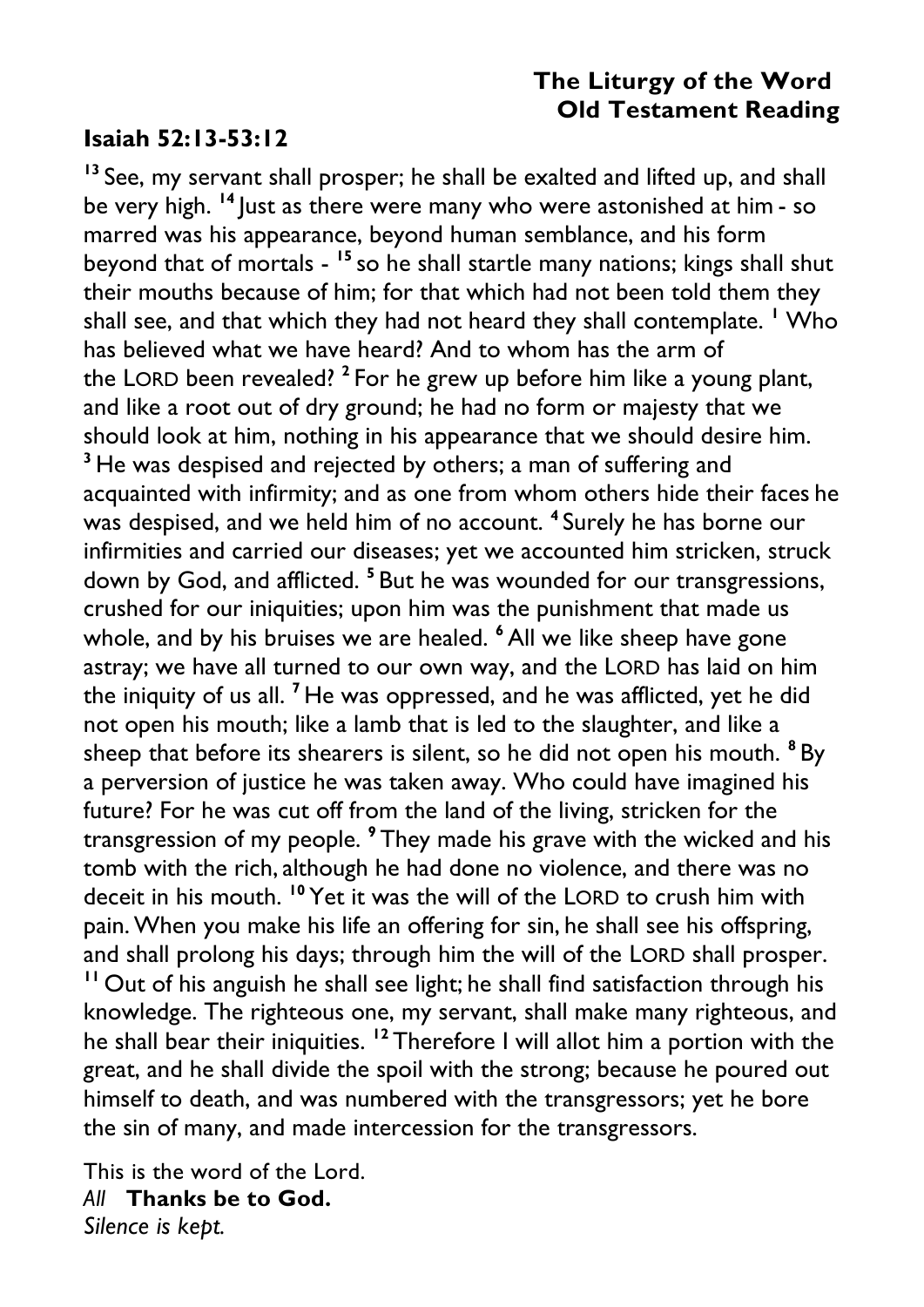*Psalm 22 is said or sung*

# **Psalm 22: 1-24**



*Cantor* Be not far from me, O Lord.

#### *All* **Be not far from me, O Lord.**

*Cantor* **<sup>1</sup>**My God, my God, why have you forsaken me, and are so far from my salvation, from the words of my distress? *<sup>2</sup>* O my God, I cry in the daytime, but you do not answer; and by night also, but I find no rest. *<sup>3</sup>* Yet you are the Holy One, enthroned upon the praises of Israel. *<sup>4</sup>* Our forebears trusted in you; they trusted, and you delivered them.

*All* **Be not far from me, O Lord.**

*Cantor <sup>5</sup>* They cried out to you and were delivered; they put their trust in you and were not confounded. *<sup>6</sup>* But as for me, I am a worm and no man, scorned by all and despised by the people. *<sup>7</sup>* All who see me laugh me to scorn; they curl their lips and wag their heads, saying, *8* 'He trusted in the Lord; let him deliver him; let him deliver him, if he delights in him.'

*All* **Be not far from me, O Lord.**

*Cantor <sup>9</sup>* But it is you that took me out of the womb and laid me safe upon my mother's breast. *<sup>10</sup>* On you was I cast ever since I was born; you are my God even from my mother's womb. *<sup>11</sup>* Be not far from me, for trouble is near at hand and there is none to help. *<sup>12</sup>* Mighty oxen come around me; fat bulls of Bashan close me in on every side.

*All* **Be not far from me, O Lord.**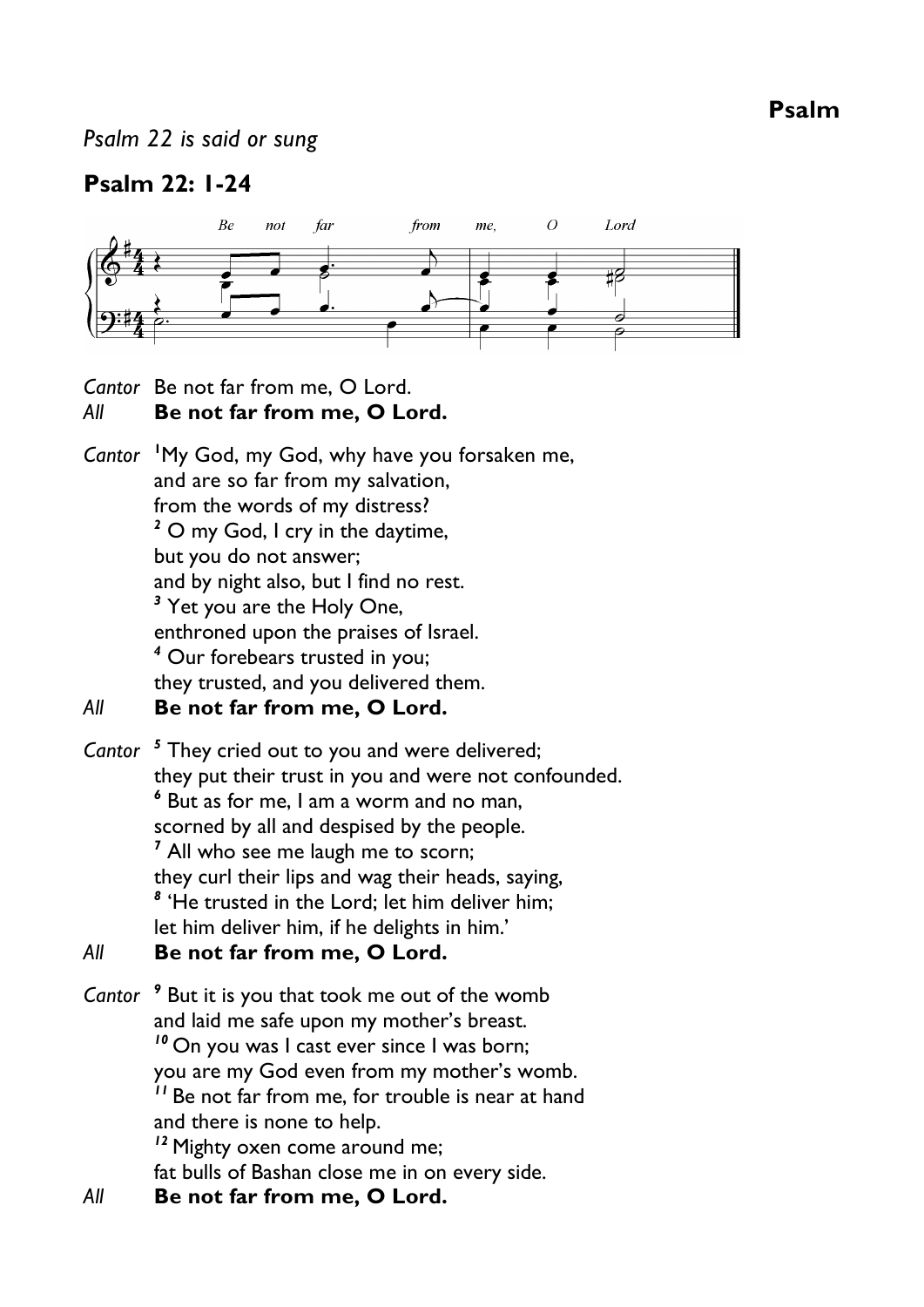*Cantor <sup>13</sup>* They gape upon me with their mouths, as it were a ramping and a roaring lion. *<sup>14</sup>* I am poured out like water; all my bones are out of joint; my heart has become like wax melting in the depths of my body. *<sup>15</sup>* My mouth is dried up like a potsherd; my tongue cleaves to my gums; you have laid me in the dust of death. *<sup>16</sup>* For the hounds are all about me, the pack of evildoers close in on me; they pierce my hands and my feet.

#### *All* **Be not far from me, O Lord.**

*Cantor <sup>17</sup>* I can count all my bones; they stand staring and looking upon me. *<sup>18</sup>* They divide my garments among them; they cast lots for my clothing. *<sup>19</sup>* Be not far from me, O Lord; you are my strength; hasten to help me. *<sup>20</sup>* Deliver my soul from the sword, my poor life from the power of the dog. *All* **Be not far from me, O Lord.**

*Cantor <sup>21</sup>* Save me from the lion's mouth, from the horns of wild oxen. You have answered me! *<sup>22</sup>* I will tell of your name to my people; in the midst of the congregation will I praise you. *<sup>23</sup>* Praise the Lord, you that fear him; O seed of Jacob, glorify him; stand in awe of him, O seed of Israel. *<sup>24</sup>* For he has not despised nor abhorred the suffering of the poor; neither has he hidden his face from them; but when they cried to him he heard them.

*All* **Be not far from me, O Lord.**

# **New Testament Reading**

#### **Hebrews 10:16-25**

**<sup>16</sup>** "This is the covenant that I will make with them after those days, says the Lord: I will put my laws in their hearts, and I will write them on their minds," **<sup>17</sup>** he also adds, "I will remember their sins and their lawless deeds no more." **<sup>18</sup>**Where there is forgiveness of these, there is no longer any offering for sin. **<sup>19</sup>**Therefore, my friends, since we have confidence to enter the sanctuary by the blood of Jesus, **<sup>20</sup>** by the new and living way that he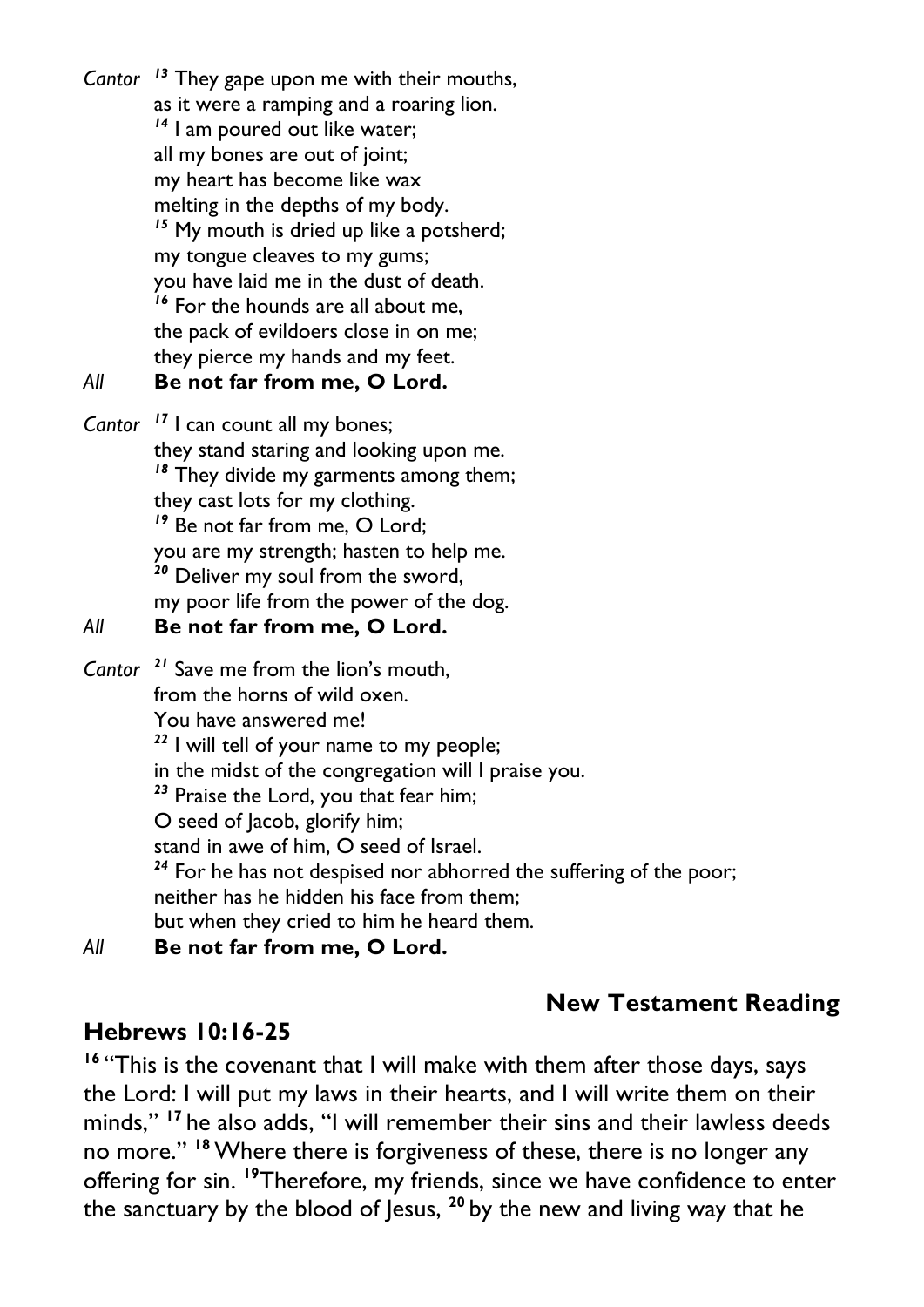opened for us through the curtain (that is, through his flesh), **<sup>21</sup>** and since we have a great priest over the house of God, **<sup>22</sup>** let us approach with a true heart in full assurance of faith, with our hearts sprinkled clean from an evil conscience and our bodies washed with pure water. **<sup>23</sup>** Let us hold fast to the confession of our hope without wavering, for he who has promised is faithful. **<sup>24</sup>** And let us consider how to provoke one another to love and good deeds, **<sup>25</sup>** not neglecting to meet together, as is the habit of some, but encouraging one another, and all the more as you see the Day approaching.

This is the word of the Lord. *All* **Thanks be to God.** *Silence is kept.*

#### **Hymn - O sacred head sore wounded**

O sacred head, sore wounded, Defiled and put to scorn: O kingly head, surrounded With mocking crown of thorn; What sorrow mars thy grandeur? Can death thy bloom deflow'r? O countenance whose splendour The hosts of heav'n adore!

Thy beauty, long desired, Hath vanished from our sight: Thy pow'r is all expired, And quenched the light of light. Ah me! for whom thou diest, Hide not so far thy grace: Show me, O Love most highest, The brightness of thy face.

In thy most bitter passion My heart to share doth cry. With thee for my salvation Upon the cross to die. Ah, keep my heart thus moved To stand thy cross beneath, To mourn thee, well-beloved, Yet thank thee for thy death.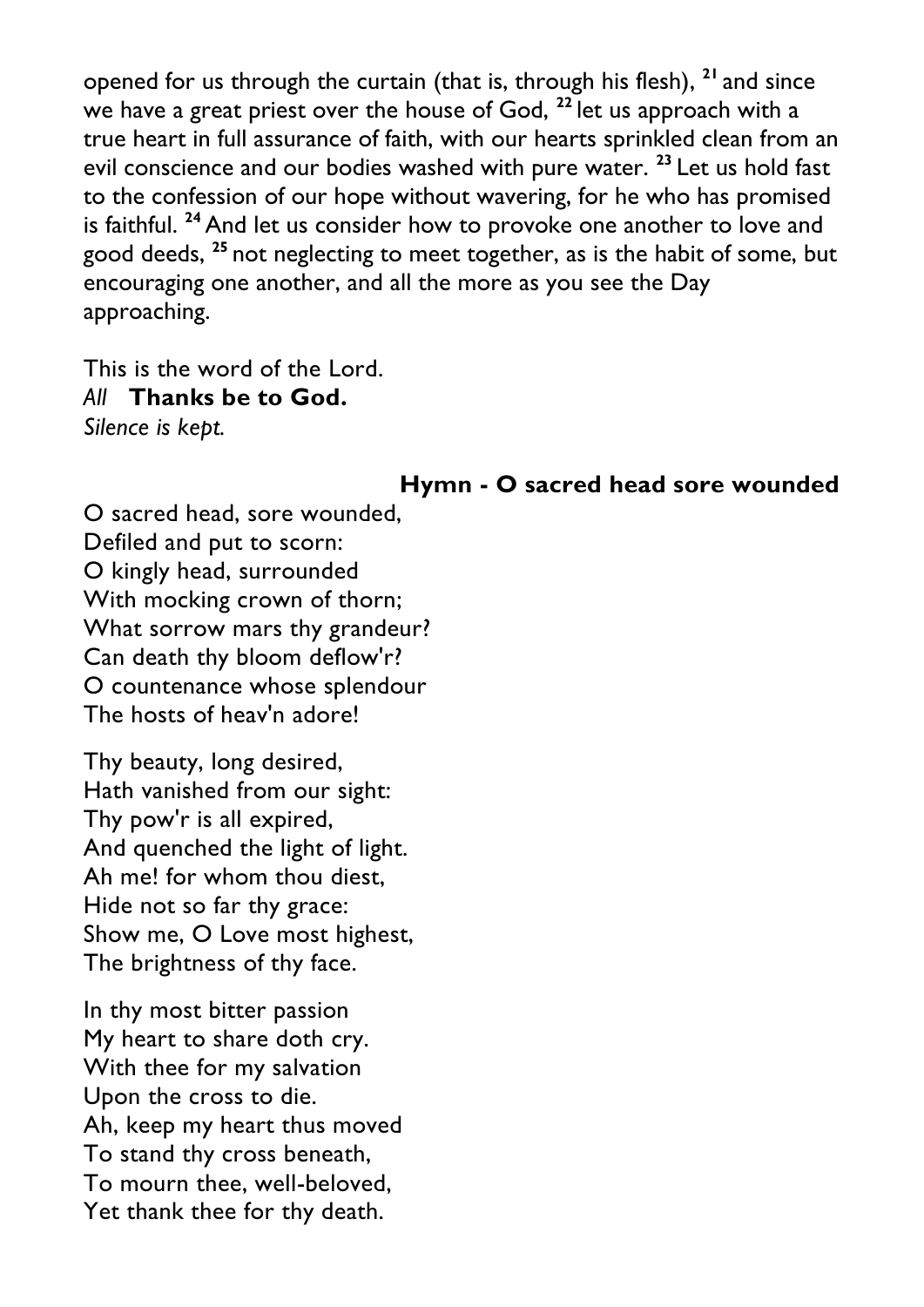My days are few, O fail not, With thine immortal pow'r, To hold me that I quail not In death's most fearful hour: That I may fight befriended, And see in my last strife To me thine arms extended Upon the cross of life.

# **The Passion Reading**

The Passion of our Lord Jesus Christ according to John.

*At the end* This is the Passion of the Lord. *No response is made.*

**Sermon**

# **The Proclamation of the Cross**

Is it nothing to you, all you who pass by? Look and see if there is any sorrow like my sorrow which was brought upon me, which the Lord inflicted on the day of his fierce anger. *All* **Holy God,**

#### **holy and strong, holy and immortal, have mercy upon us.**

O my people, O my Church, what have I done to you, or in what have I offended you? Testify against me. I led you forth from the land of Egypt, and delivered you by the waters of baptism, but you have prepared a cross for your Saviour. *All* **Holy God, holy and strong, holy and immortal, have mercy upon us.**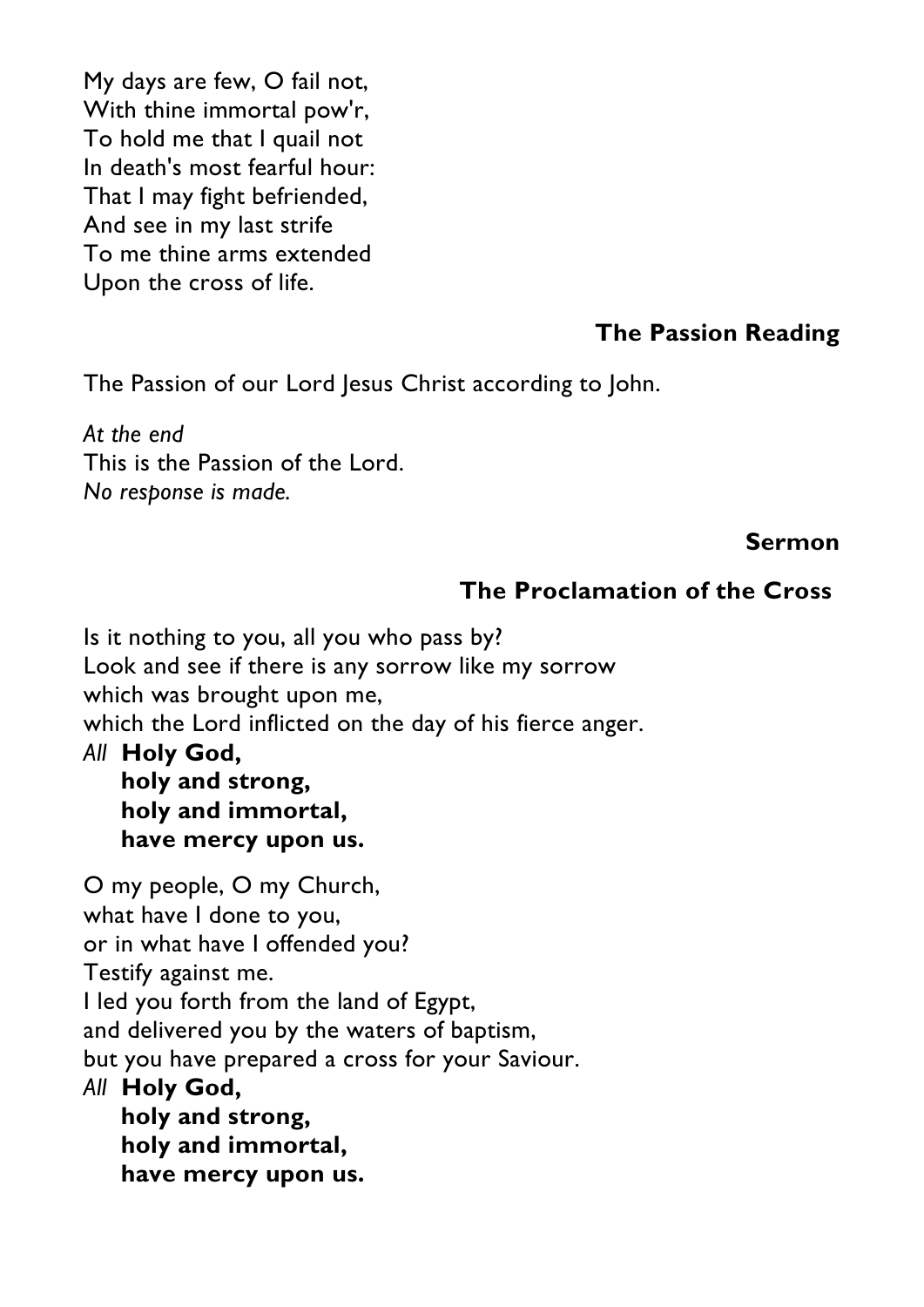I led you through the desert forty years, and fed you with manna.

I brought you through tribulation and penitence,

and gave you my body, the bread of heaven,

but you prepared a cross for your Saviour.

# *All* **Holy God,**

**holy and strong, holy and immortal, have mercy upon us.**

What more could I have done for you that I have not done? I planted you, my chosen and fairest vineyard, I made you the branches of my vine; but when I was thirsty, you gave me vinegar to drink,

and pierced with a spear the side of your Saviour.

# *All* **Holy God,**

# **holy and strong, holy and immortal, have mercy upon us.**

I went before you in a pillar of cloud, and you have led me to the judgement hall of Pilate. I scourged your enemies and brought you to a land of freedom,

but you have scourged, mocked and beaten me. I gave you the water of salvation from the rock, but you have given me gall and left me to thirst.

# *All* **Holy God,**

**holy and strong, holy and immortal, have mercy upon us.**

I gave you a royal sceptre, and bestowed the keys of the kingdom, but you have given me a crown of thorns. I raised you on high with great power, but you have hanged me on the cross.

#### *All* **Holy God,**

**holy and strong, holy and immortal, have mercy upon us.**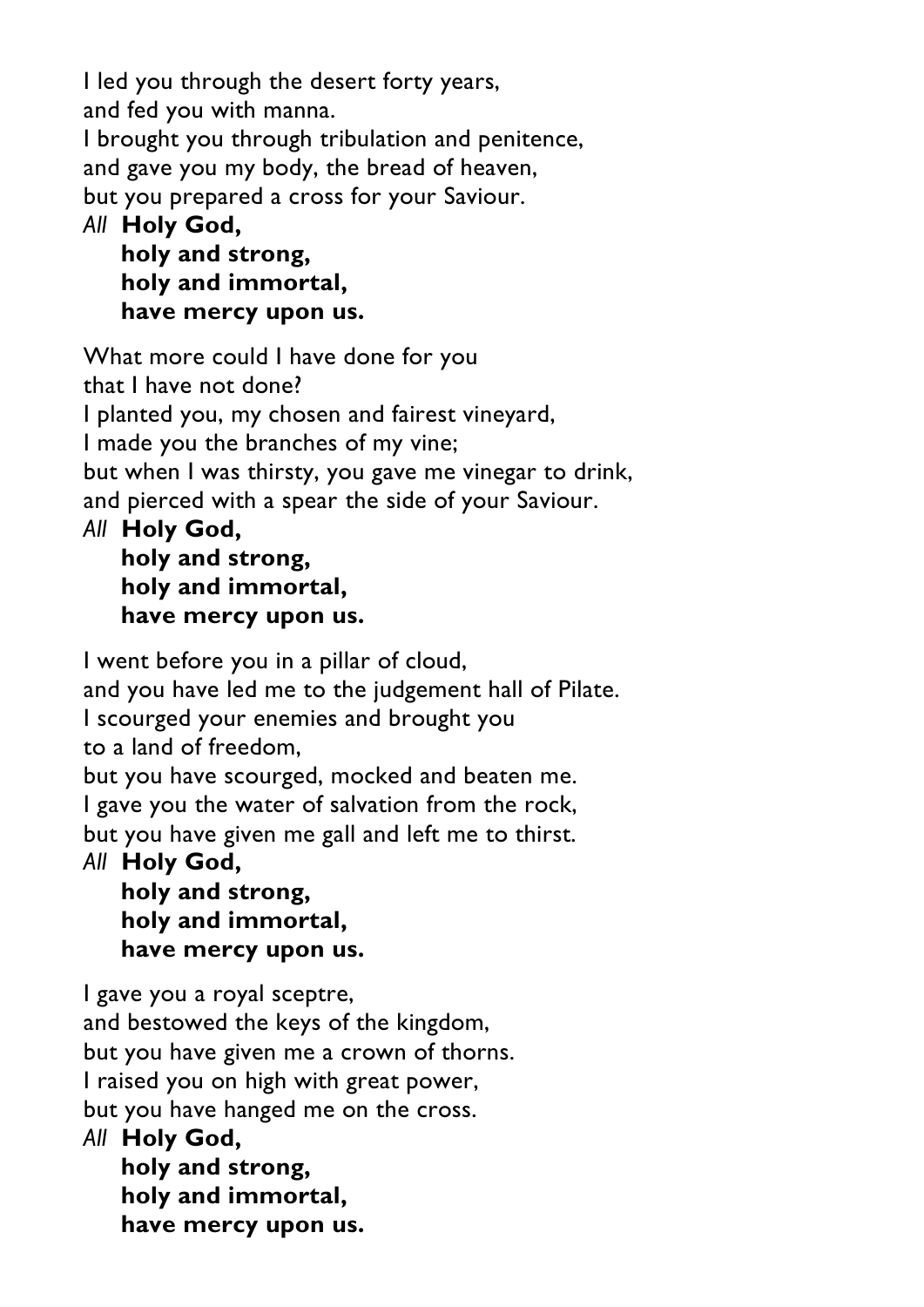My peace I gave, which the world cannot give, and washed your feet as a sign of my love, but you draw the sword to strike in my name, and seek high places in my kingdom. I offered you my body and blood, but you scatter and deny and abandon me.

# *All* **Holy God,**

**holy and strong, holy and immortal, have mercy upon us.**

I sent the Spirit of truth to guide you, and you close your hearts to the Counsellor. I pray that all may be one in the Father and me, but you continue to quarrel and divide. I call you to go and bring forth fruit, but you cast lots for my clothing. *All* **Holy God,**

# **holy and strong,**

**holy and immortal, have mercy upon us.**

I came to you as the least of your brothers and sisters; I was hungry and you gave me no food, I was thirsty and you gave me no drink, I was a stranger and you did not welcome me, naked and you did not clothe me, sick and in prison and you did not visit me.

# *All* **Holy God,**

**holy and strong, holy and immortal, have mercy upon us.**

# **Acclamations**

We adore you, O Christ, and we bless you,

*All* **because by your holy cross you have redeemed the world.**

This is the wood of the cross,

on which hung the Saviour of the world.

# *All* **Come, let us worship.**

O Saviour of the world,

who by your cross and precious blood have redeemed us,

*All* **save us and help us, we humbly pray.**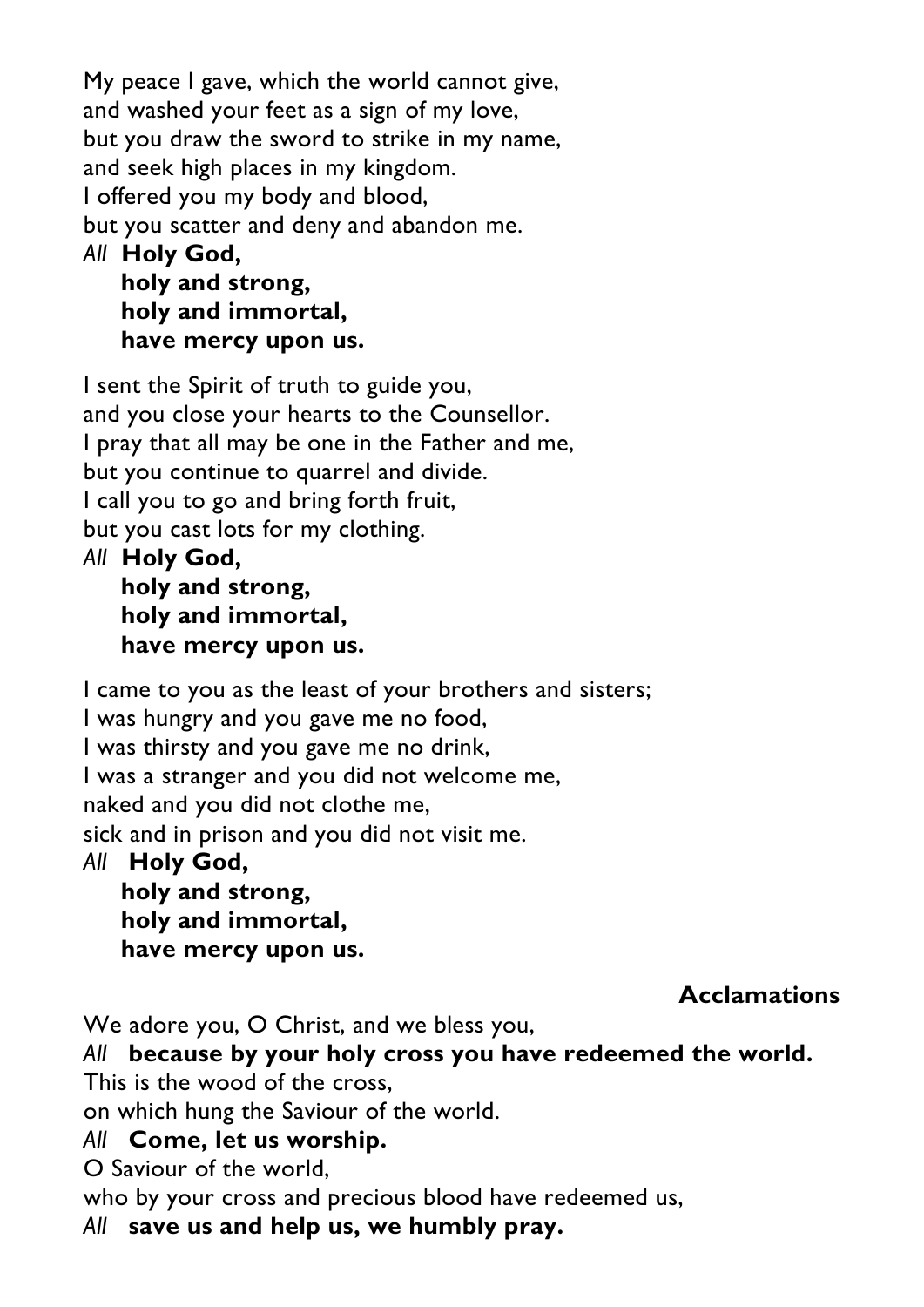#### **Hymn - Beneath the cross of Jesus**

Beneath the cross of Jesus I find a place to stand, And wonder at such mercy That calls me as I am; For hands that should discard me Hold wounds which tell me, "Come." Beneath the cross of Jesus My unworthy soul is won.

Beneath the cross of Jesus His family is my own Once strangers chasing selfish dreams, Now one through grace alone. How could I now dishonour The ones that You have loved? Beneath the cross of Jesus See the children called by God.

Beneath the cross of Jesus The path before the crown We follow in His footsteps Where promised hope is found. How great the joy before us To be His perfect bride; Beneath the cross of Jesus We will gladly live our lives

**Prayers of intercession**

Lord in your mercy *All* **Hear our prayer**

*At the end* Merciful Father,

*All* **accept these prayers for the sake of your Son, Jesus Christ our Lord. Amen.**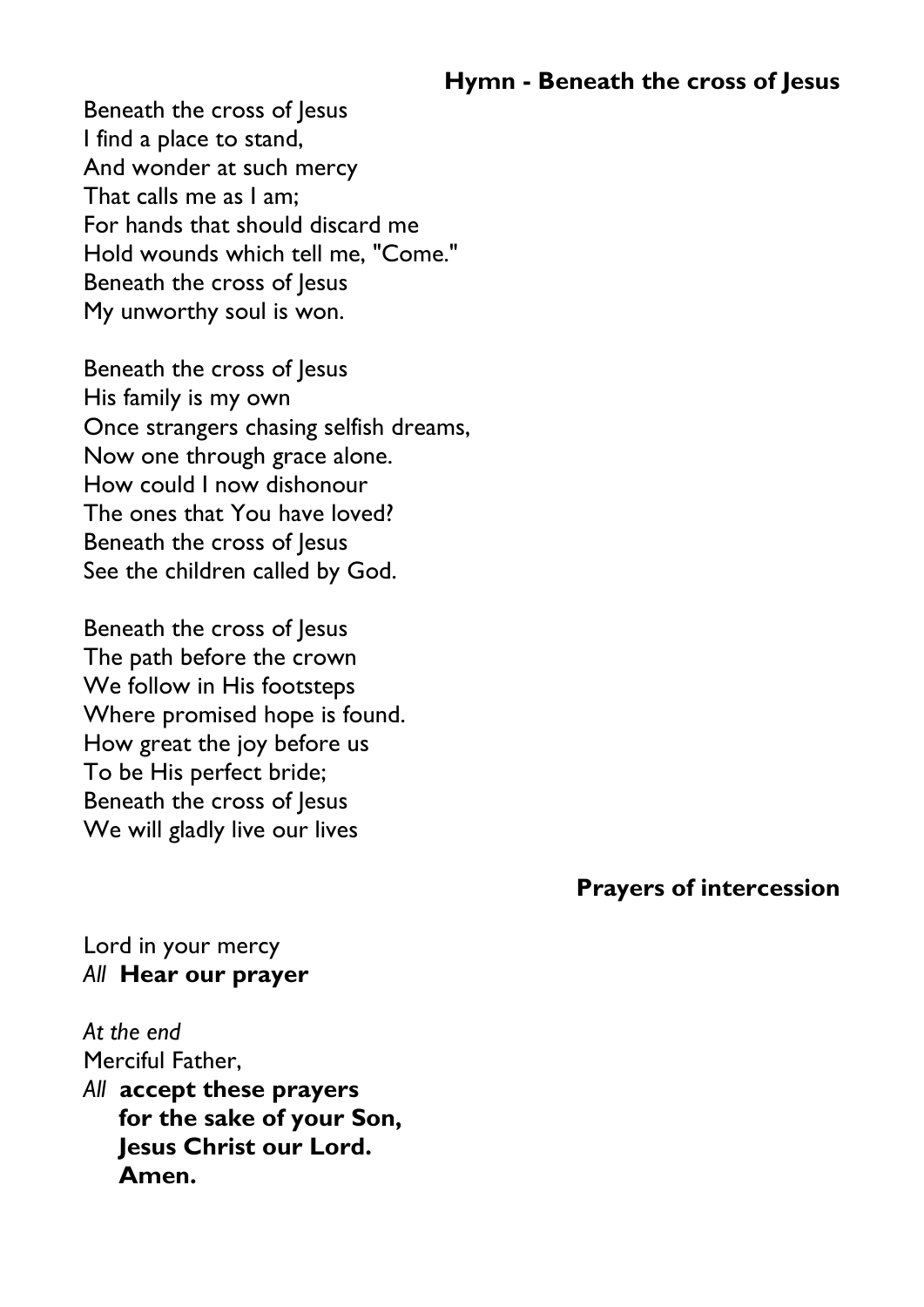#### **Hymn - When I survey the wondrous cross**

When I survey the wondrous cross On which the Prince of glory died, My richest gain I count but loss, And pour contempt on all my pride.

Forbid it, Lord, that I should boast, Save in the death of Christ my God! All the vain things that charm me most, I sacrifice them to His blood.

See from His head, His hands, His feet, Sorrow and love flow mingled down! Did e'er such love and sorrow meet, Or thorns compose so rich a crown?

Were the whole realm of nature mine, That were a present far too small; Love so amazing, so divine, Demands my soul, my life, my all.

**The Lord's Prayer**

Standing at the foot of the cross, let us pray with confidence as our Saviour has taught us

*All* **Our Father, who art in heaven, hallowed be thy Name. Thy Kingdom come. Thy will be done on earth, as it is in heaven. Give us this day our daily bread. And forgive us our trespasses, as we forgive them that trespass against us. And lead us not into temptation, but deliver us from evil. For thine is the kingdom, the power, and the glory, For ever and ever. Amen.**